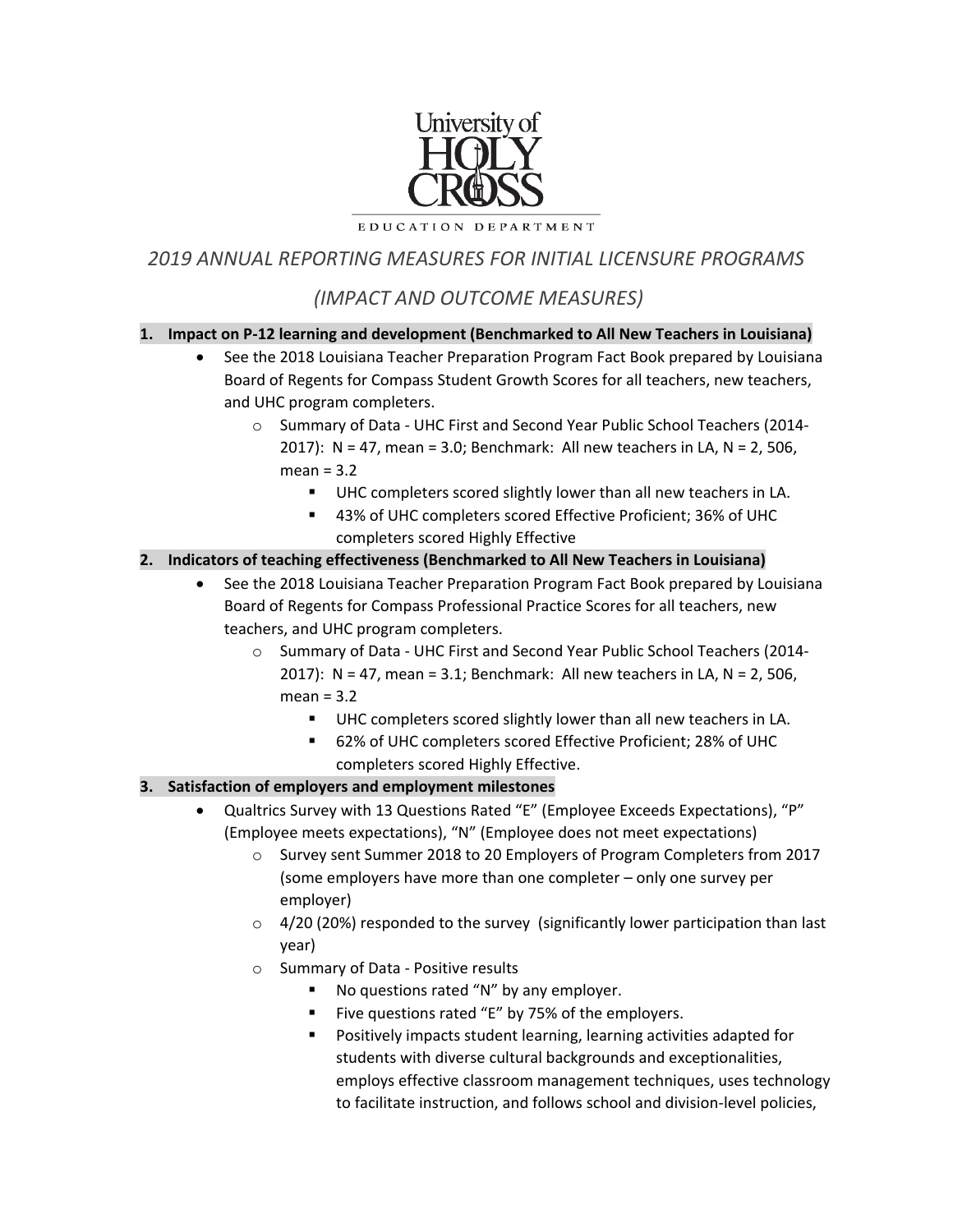rules, and regulations were all evaluated as "E" Employee Exceeds Expectations.

### **4. Satisfaction of completers (2017 Completers – Survey Sent Summer 2018)**

- Qualtrics Survey of 13 Questions Rated "E" (Program Exceeds Expectations), "P" (Program meets expectations), "NI" (Needs Improvement, Program does not meet expectations) sent to 22 undergraduate and certification-only completers in June 2018
	- $\circ$  11/22 responded to the survey = 50%
	- o Summary of Data Positive results
		- Overall, completers showed high levels of satisfaction with their teacher preparation program.
		- **•** Open-ended responses included suggestions for in-person classes for ESL certification (our classes are online) and for starting classes at 5:00 p.m. instead of 4:30.
		- Twelve of 13 items were scored "E" or "P" by all of the respondents.
		- One hundred percent of completers rated UHC's program "E" for preparing them to write clear, specific learning objectives aligned with established state and national academic and career standards, to establish classroom routines, and to continually reflect upon beliefs and performance and engage in critical self-assessment.
		- One item, *Designing and using a variety of instructional strategies that meet the needs of diverse groups of students*, was scored "NI" by one completer.

#### **5. Graduation Rates (initial and advanced levels)**

Dr. Susannah Craig, the Associate Commissioner for Teacher and Leadership Initiatives at the Louisiana Board of Regents, has informed all EPPS that at the present time, a process does not exist to calculate Graduation Rates of candidates in graduate programs or candidates in nondegree advanced programs that result in licensure. Therefore, data are not available at the present time. By August of 2019, the Board of Regents will work with EPPs to identify a set of consistent procedures for EPPs across the state to use to calculate graduation rates for advanced programs. During 2019-2020, EPPs will use the new procedures to calculate Graduation Rates for candidates in advanced programs and report these data in the April 2020 CAEP Annual Report.

## **6. Ability of completers to meet licensing (certification) and any additional state requirements; Title II**

Program completion requirements include all licensing requirements for certification in the state of Louisiana; therefore, 100% of program completers meet licensing requirements.